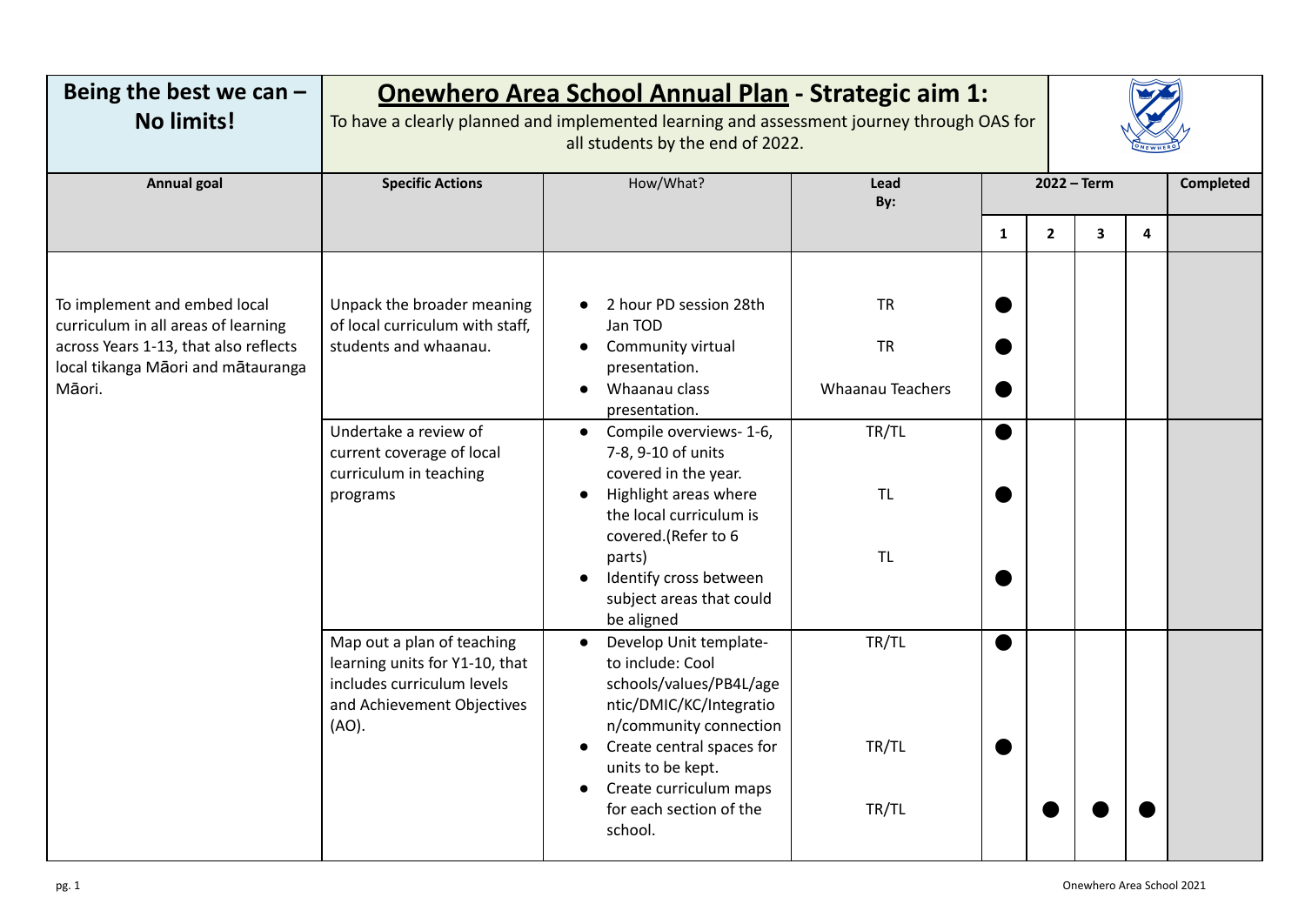| Develop a whole school plan<br>for EOTC trips/events that<br>has clear links to learning<br>and local curriculum             | Sub group formed to<br>$\bullet$<br>calendar a whole school<br>camp overview that<br>establishes clear goals<br>and links to local<br>curriculum.<br>Trips to be included in<br>unit overviews.                                                                                                                                                                                                                                                                                                                                                                                                            | <b>TR</b><br><b>TL</b>                                                                                                 |           |  |  |
|------------------------------------------------------------------------------------------------------------------------------|------------------------------------------------------------------------------------------------------------------------------------------------------------------------------------------------------------------------------------------------------------------------------------------------------------------------------------------------------------------------------------------------------------------------------------------------------------------------------------------------------------------------------------------------------------------------------------------------------------|------------------------------------------------------------------------------------------------------------------------|-----------|--|--|
| Develop and foster<br>relationships within the<br>community and across the<br>school that strengthen<br>learning programmes. | Develop processes and<br>$\bullet$<br>expectations for<br>collaborative planning<br>Student Conferences/hui<br>$\bullet$<br>at the Marae in W4 T1 to<br>meet and greet<br>Call back day for staff T1<br>$\bullet$<br>Holidays for Waka river<br>tour.<br>Establish a list of current<br>people and companies<br>who support learning<br>programs.<br>Establish giving back<br>week.<br>2x Maaori community<br>hui a year.<br>Calendar whaanau<br>connection events.Eg<br>school picnic,<br>grandparents day<br>Refine whole school<br>$\bullet$<br>transition programs-<br>ECE, parent packs, open<br>days | TL/SLT<br>Everyone<br>MET to<br>organise/Everyone<br><b>DM</b><br><b>SLT</b><br><b>MET</b><br><b>TR</b><br>DM/TL/SENCo | $\bullet$ |  |  |
| Implement a clear program<br>of learning for NZ History<br>$Y1-10$                                                           | <b>Attend Conference</b><br>$\bullet$                                                                                                                                                                                                                                                                                                                                                                                                                                                                                                                                                                      | TR/JC<br>TL/TR/JC                                                                                                      | ●         |  |  |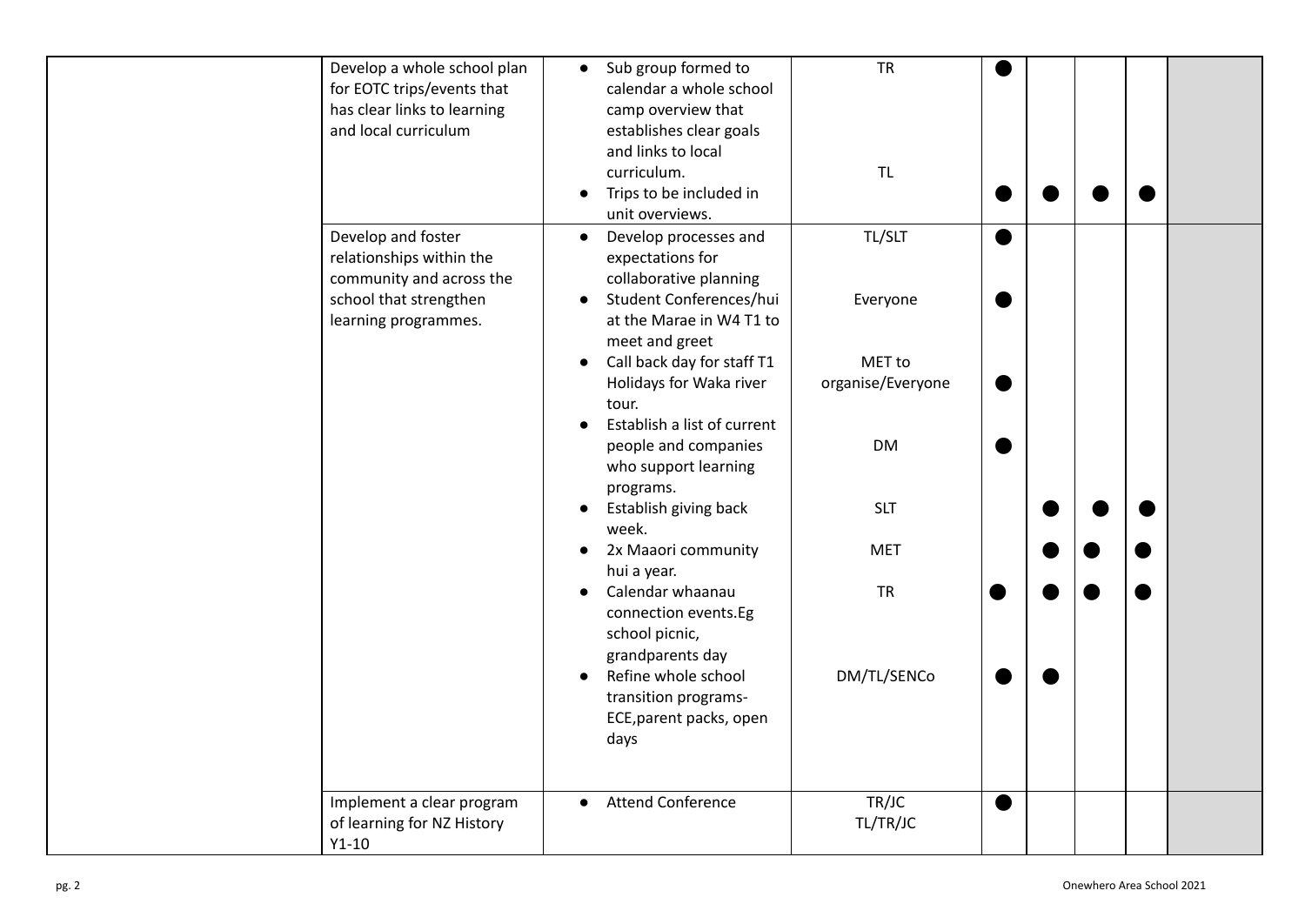|                                                                                               |                                                                             | Highlight units where NZ<br>$\bullet$<br>History (NZH) is currently<br>taught.<br>Map out a whole wide<br>$\bullet$<br>plan for teaching NZH for<br>2023 |
|-----------------------------------------------------------------------------------------------|-----------------------------------------------------------------------------|----------------------------------------------------------------------------------------------------------------------------------------------------------|
| To embed school wide assessment<br>processes that inform teaching and<br>learning programmes. | To utilise KAMAR in order to<br>effectively track assessment<br>schoolwide. | Identify current uses of<br>Kamar PLG<br>$\bullet$<br>kamar and where<br>information is stored.                                                          |
|                                                                                               |                                                                             | Identify missing data<br><b>Kamar PLG</b><br>Streamline where data is<br>Kamar PLG<br>stored into minimal                                                |
|                                                                                               |                                                                             | Kamar PLG<br>places.<br>Student profiles to be<br>$\bullet$<br>created for every student<br>to ease transition and<br>support where necessary            |
|                                                                                               |                                                                             | Staff workshop on how<br><b>DC</b><br>$\bullet$<br>to use Kamar 28th Jan                                                                                 |
|                                                                                               | Review current assessment<br>processes.                                     | DZ/TL<br>Identify current<br>●<br>$\bullet$<br>assessment practices.                                                                                     |
|                                                                                               |                                                                             | Establish clear<br>DZ/TL<br>$\bullet$<br>assessment for learning<br>processes across the                                                                 |
|                                                                                               |                                                                             | school.<br>DZ/TL<br>Develop an assessment<br>calendar that includes<br>across school<br>moderation<br>opportunities.                                     |
|                                                                                               |                                                                             | Use best evidence<br>DZ/TL<br>assessment pyramid to<br>select assessments.                                                                               |
|                                                                                               | Implement a consistent<br>approach to data analysis                         | <b>TL</b><br>Every assessment is<br>$\bullet$<br>followed by analysis.                                                                                   |
|                                                                                               | across the school.                                                          | Student voice is included<br>Everyone<br>$\bullet$<br>in analysis.                                                                                       |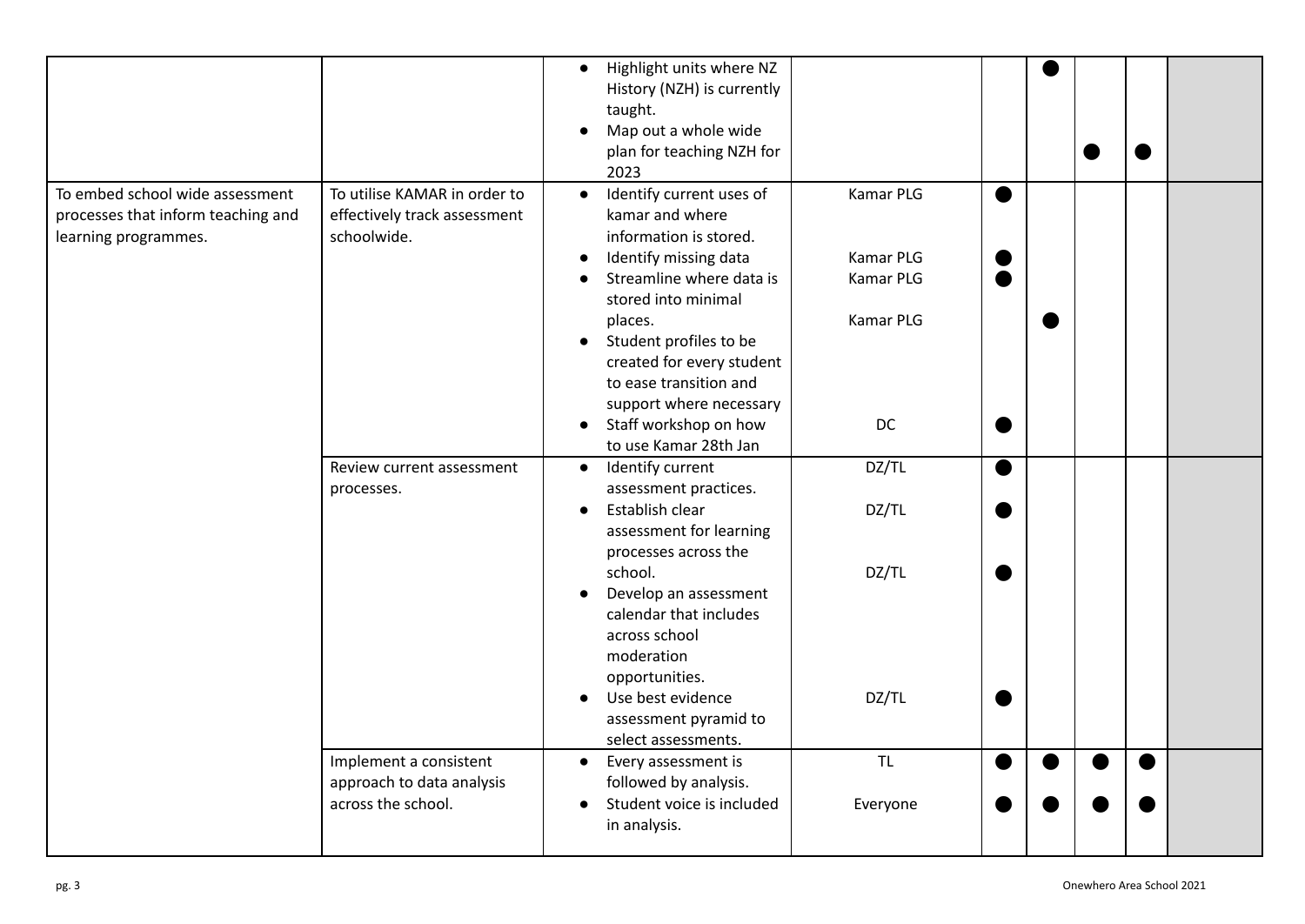|                                                                            | Use ERO 3 questions to<br>$\bullet$<br>prompt discussion<br>Reflection sheets to be<br>$\bullet$<br>completed as a record of<br>analysis<br>3 x a year departments<br>and syndicates meet to<br>discuss analysis sheets. | Everyone<br>Everyone<br><b>TL</b> |  |  |
|----------------------------------------------------------------------------|--------------------------------------------------------------------------------------------------------------------------------------------------------------------------------------------------------------------------|-----------------------------------|--|--|
| Use analysed data to reflect<br>and inform teaching/<br>learning programs. | Provide teacher/Team<br>$\bullet$<br>leaders PD on how to use<br>data for assessment for<br>learning.<br>Evidence of analysed<br>data being used in<br>department meetings,<br>unit plans, and weekly                    | WM/DZ/TL/PD providers<br>Everyone |  |  |
|                                                                            | planning.<br>Highlights of discussions<br>communicated in Team<br>Leader reports.                                                                                                                                        | TL/SLT                            |  |  |
|                                                                            |                                                                                                                                                                                                                          |                                   |  |  |

| Being the best we can $-$<br>No limits!               |                         | <u> Onewhero Area School Annual Plan</u> - Strategic aim 2:<br>To embed positive teaching and learning culture as the OAS way to improve student<br>wellbeing and behaviour by the end of 2022. |             |               |  |  |                  |  |
|-------------------------------------------------------|-------------------------|-------------------------------------------------------------------------------------------------------------------------------------------------------------------------------------------------|-------------|---------------|--|--|------------------|--|
| Annual goal                                           | <b>Specific Actions</b> | How/What?                                                                                                                                                                                       | Lead<br>By: | $2021 - Term$ |  |  | <b>Completed</b> |  |
| To embed a positive teaching and<br>learning culture. |                         |                                                                                                                                                                                                 |             |               |  |  | 4                |  |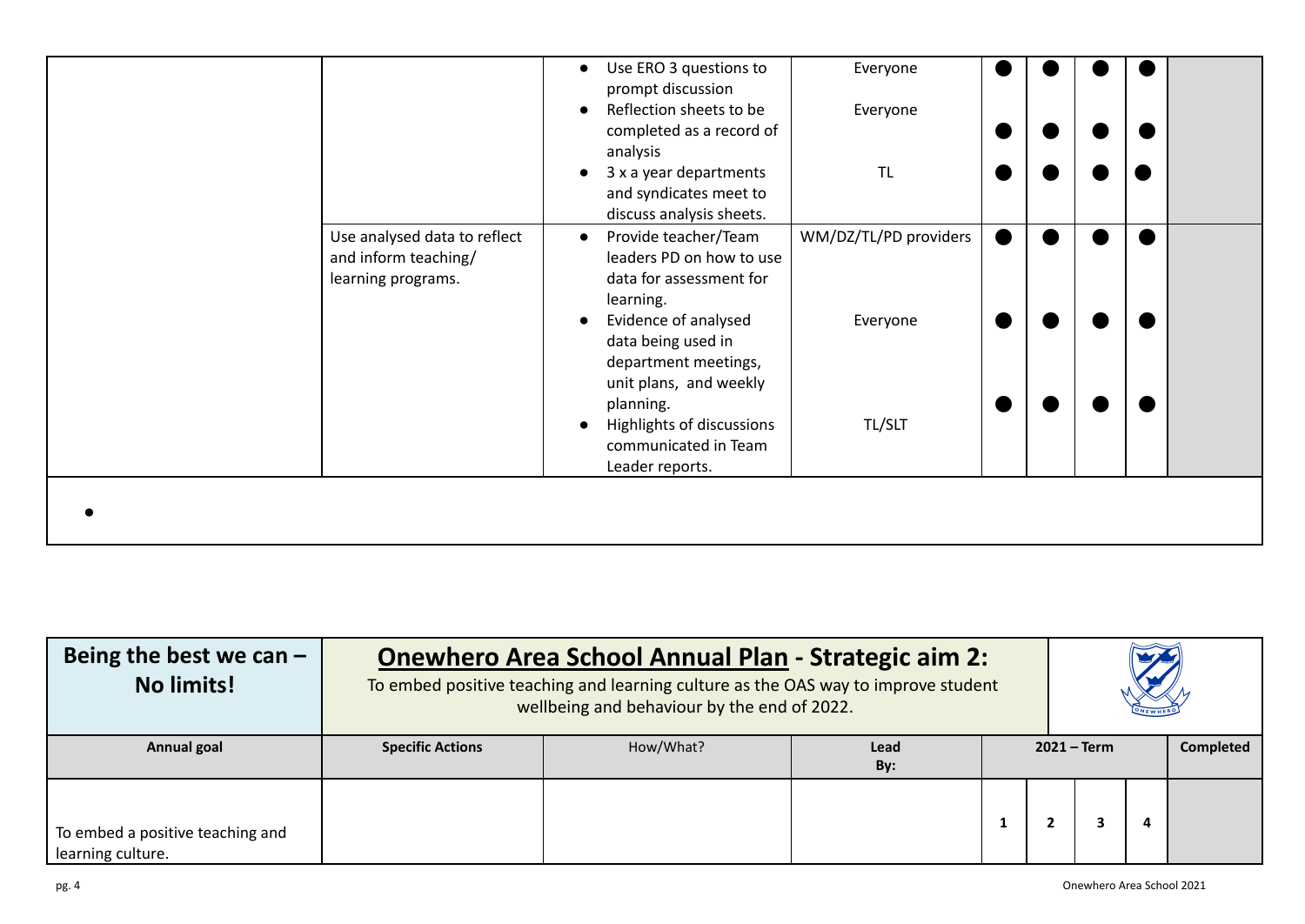| Embed restorative practice as<br>part of the teaching and<br>learning culture at OAS. | $\bullet$ | Recap restorative<br>philosophy at the start of<br>every term.                                                 | Waka team      |           |  |           |  |
|---------------------------------------------------------------------------------------|-----------|----------------------------------------------------------------------------------------------------------------|----------------|-----------|--|-----------|--|
|                                                                                       | $\bullet$ | Build capability of staff<br>to have restorative<br>conversations through<br>PLD with WU.                      | DM/WU          |           |  |           |  |
|                                                                                       | $\bullet$ | Cool schools refresher<br>for junior teachers.                                                                 | <b>JTL</b>     |           |  |           |  |
|                                                                                       | $\bullet$ | Peer mediators<br>established Term 1                                                                           | <b>JTL</b>     |           |  |           |  |
|                                                                                       | $\bullet$ | Establish timetable and<br>processes for restorative<br>conversations in JS. Year<br>7-13 to use non contacts. | <b>JTL/SLT</b> |           |  |           |  |
| Align behaviour data<br>collection to positive<br>teaching and learning<br>culture.   | $\bullet$ | Collect waka cards,<br>certificates, kamar,<br>rewards and record<br>against year groups.                      | Waka team      | $\bullet$ |  | $\bullet$ |  |
|                                                                                       |           | Apply data analysis<br>processes to inform<br>practise.                                                        | Waka team      |           |  |           |  |
| Grow staff understanding of<br>positive practices.                                    |           | Teachers to engage with<br>growth cycle process                                                                | Everyone       | $\bullet$ |  | $\bullet$ |  |
|                                                                                       | $\bullet$ | Meetings to be run with<br>positive teaching and<br>learning focus.                                            | TL/SLT         |           |  |           |  |
|                                                                                       |           | Agenda to focus on<br>things that work and<br>solutions.                                                       | TL/SLT         |           |  |           |  |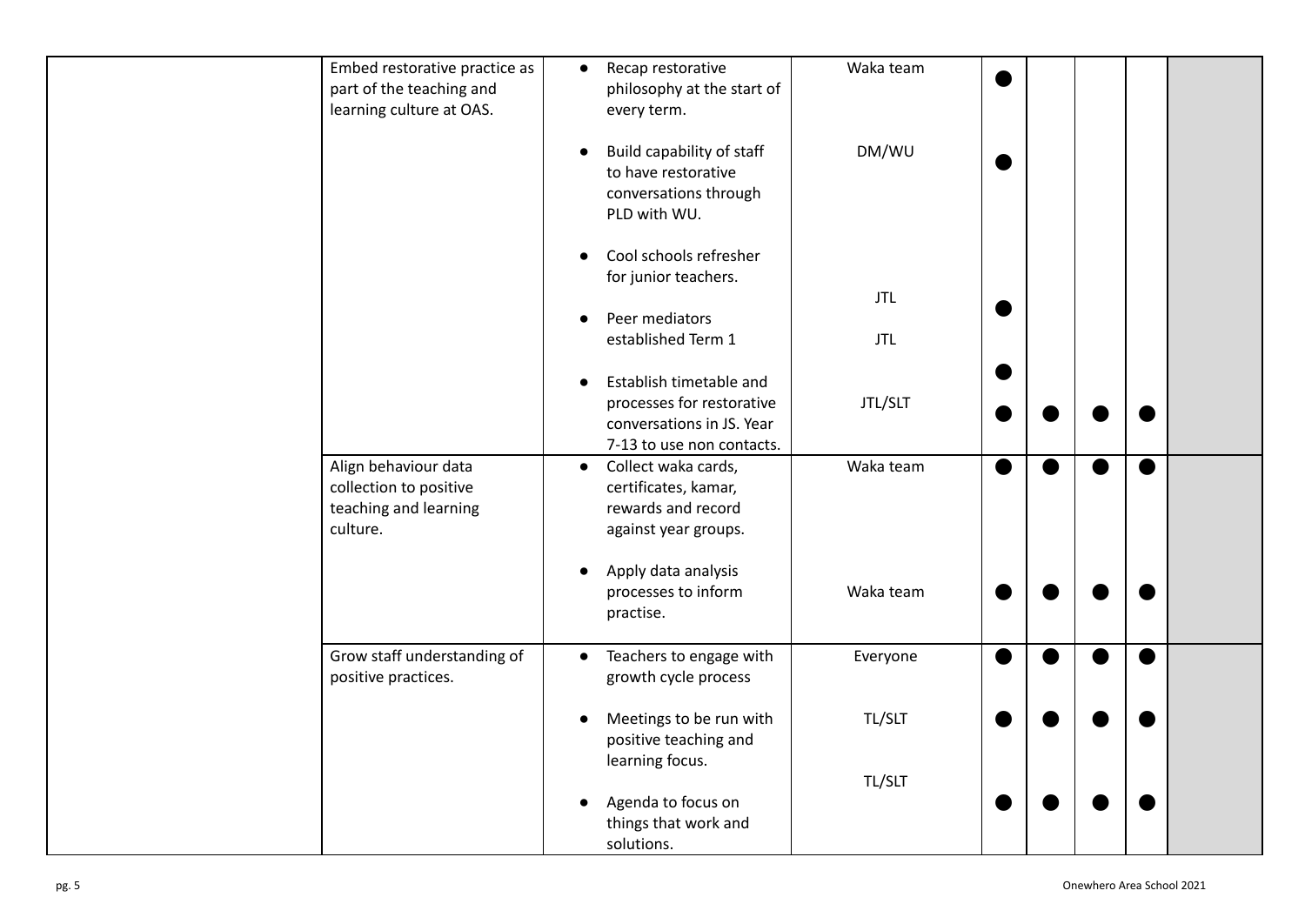|                                                                                                          | 1x Team Leader meeting<br>$\bullet$<br>to build supports for<br>running meetings.                                            | <b>SLT</b> |           |  |
|----------------------------------------------------------------------------------------------------------|------------------------------------------------------------------------------------------------------------------------------|------------|-----------|--|
|                                                                                                          | SLT to support Team<br>$\bullet$<br>Leaders in syndicate<br>meeting                                                          | <b>SLT</b> |           |  |
| Program and resources for<br>implementing explicit<br>teaching of positive learner<br>expectations Y1-13 | Establish a calendar for<br>$\bullet$<br>the teaching of positive<br>OAS expectations.                                       | Waka team  | $\bullet$ |  |
|                                                                                                          | Co-construct planning<br>$\bullet$<br>for each behaviour<br>expectation (using PB4L<br>planning template)                    | Everyone   |           |  |
|                                                                                                          | Explicit teaching of each<br>$\bullet$<br>behaviour expectation by<br>all staff.                                             | Everyone   |           |  |
|                                                                                                          | All staff to use ongoing<br>$\bullet$<br>positive reinforcement of<br>expected behaviours.                                   | Everyone   |           |  |
|                                                                                                          | Implement a New<br>$\bullet$<br><b>Student Transition</b><br>program and include the<br>behaviour matrix in the<br>handbook. | DZ/DM/Dean |           |  |
|                                                                                                          |                                                                                                                              |            |           |  |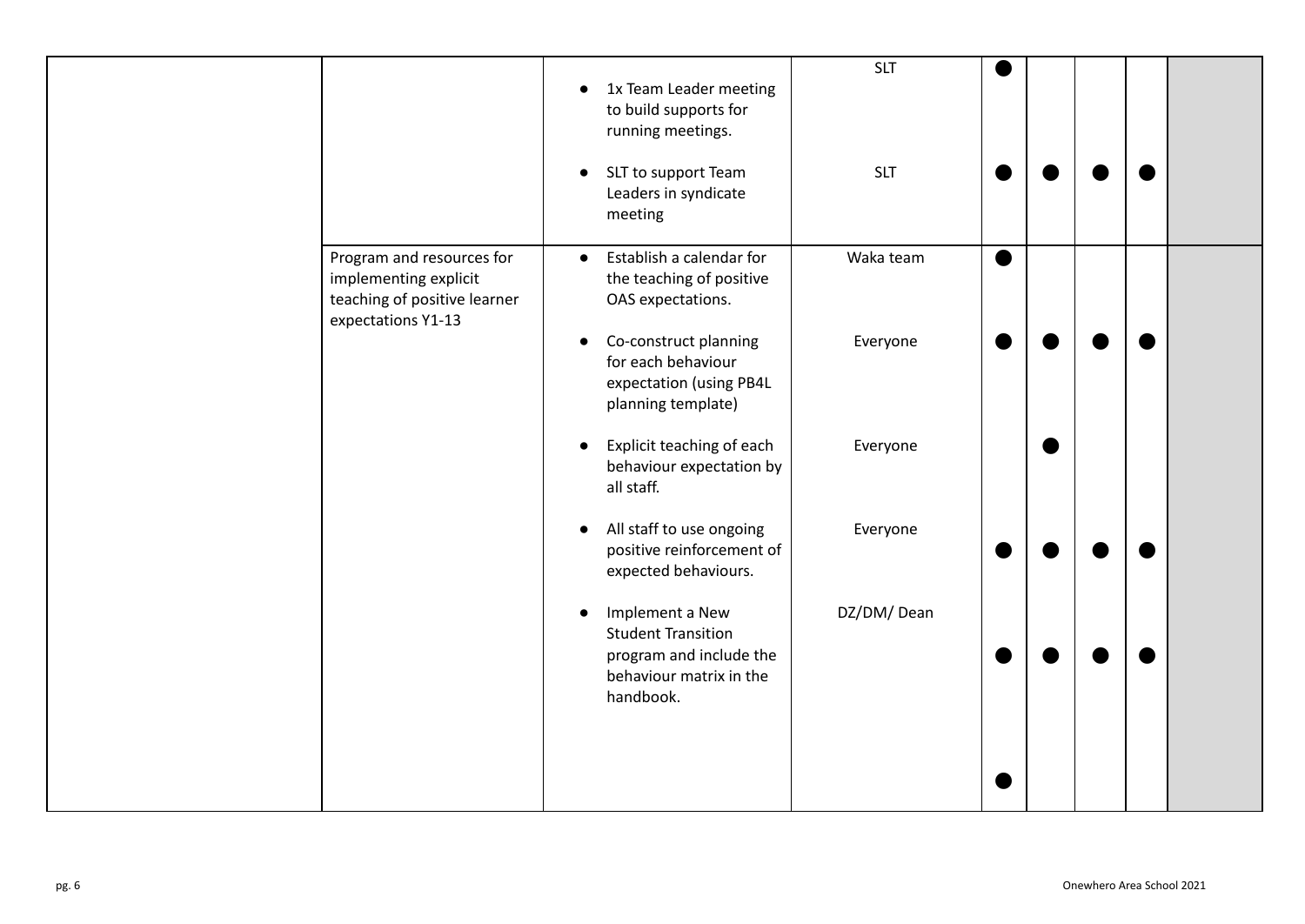| Implement and consolidate an<br>integrated Wellbeing curriculum<br>across the school                 | Program and resources for<br>implementing explicit<br>teaching of Wellbeing                                 | Purchase and use a<br>wellbeing resource kit.<br>Complete the wellbeing<br>survey x2 a year.                                                                                                | <b>DM</b><br>Everyone            |           |  |  |
|------------------------------------------------------------------------------------------------------|-------------------------------------------------------------------------------------------------------------|---------------------------------------------------------------------------------------------------------------------------------------------------------------------------------------------|----------------------------------|-----------|--|--|
|                                                                                                      |                                                                                                             | Reports from surveys<br>shared at staff meetings<br>and discussed.                                                                                                                          | Wellbeing team                   |           |  |  |
|                                                                                                      |                                                                                                             | Junior school to begin<br>Mindfulness PLD in<br>pause, breathe smile and<br>implement in their day<br>to day planning                                                                       | <b>JTL</b>                       | $\bullet$ |  |  |
|                                                                                                      |                                                                                                             |                                                                                                                                                                                             |                                  |           |  |  |
| Being the best we can $-$<br><b>No limits!</b>                                                       |                                                                                                             | <b>Onewhero Area School Annual Plan - Strategic aim 3:</b><br><b>Achievement Targets</b>                                                                                                    |                                  |           |  |  |
|                                                                                                      |                                                                                                             |                                                                                                                                                                                             |                                  |           |  |  |
| Continue to identify trends in<br>speaking and listening skills in the<br>first two years of school. | 90% of all students in<br>Years 1-2 will make at least<br>1 years progress in<br>listening and speaking.    | Use talk moves in DMIC to<br>encourage student discussion<br>in Mathematics.<br>Use coaching conversations<br>throughout the class program.<br>Assess oral language skills<br>twice a year. | Year 1-2 Teachers                |           |  |  |
| Continue to develop Literacy<br>programs in Years 1-8                                                | 80% of all students in<br>Years 1-8 will make at least<br>1 years progress in<br><b>Reading and Writing</b> | Implement reading and<br>writing plan actions from<br>August 2021 literacy plan.                                                                                                            | Year 1-8 Teachers of<br>literacy |           |  |  |
| Continue to develop DMIC<br>programs in Years 1-10                                                   | 80% of all students in                                                                                      | Attend PLD x2                                                                                                                                                                               | All teachers of                  |           |  |  |